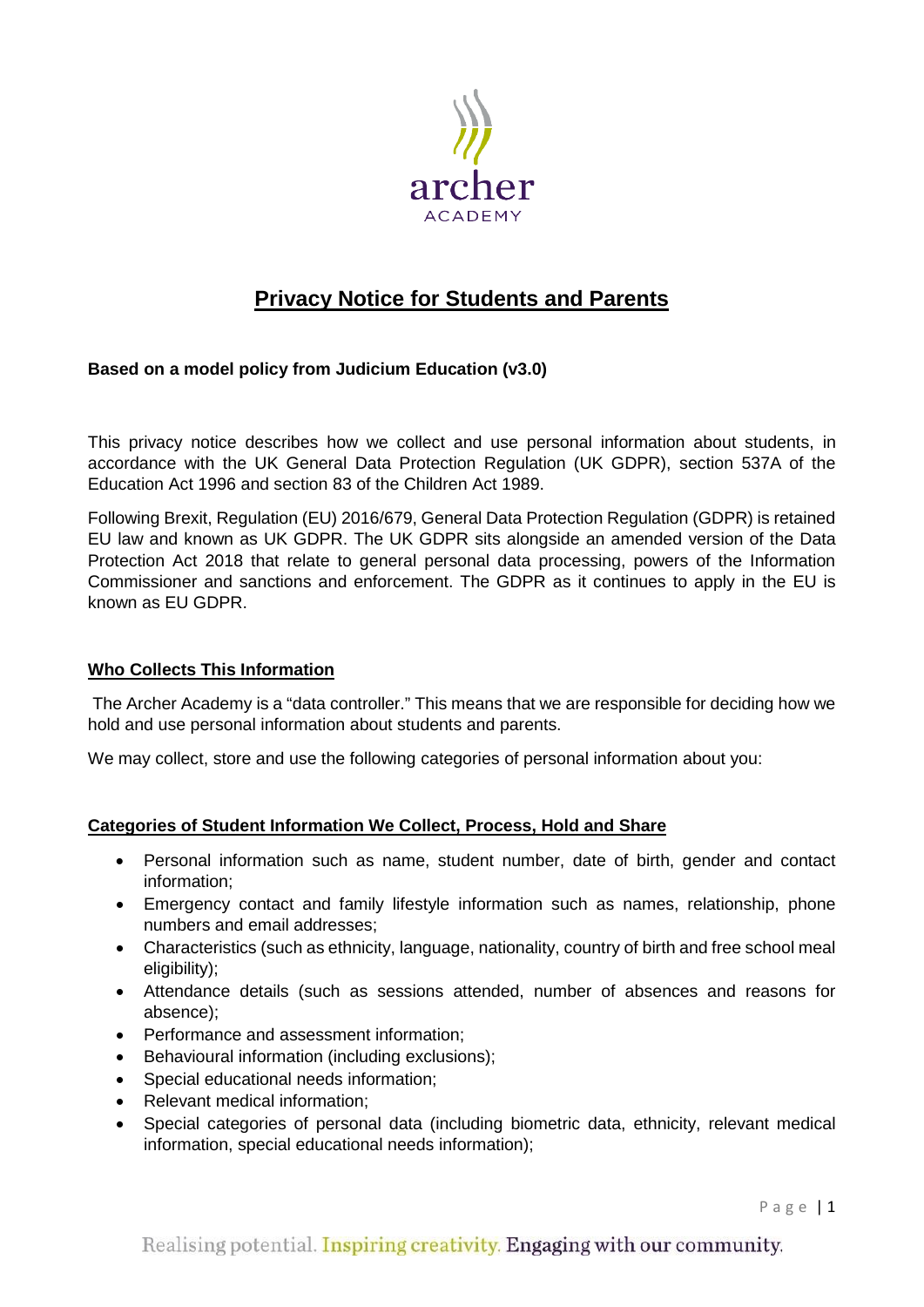- Images of students engaging in school activities, and images captured by the School's CCTV system;
- Information about the use of our IT, communications and other systems, and other monitoring information;
- Post 16 learning information.

# **Collecting this Information**

Whilst the majority of information you provide to us is mandatory, some of it is provided to us on a voluntary basis. In order to comply with the UK General Data Protection Regulation, we will inform you whether you are required to provide certain student information to us or if you have a choice in this.

It is important that the personal information we hold about you is accurate and current. Please keep us informed if your personal information changes during your working relationship with us.

# **How We Use Your Personal Information**

We hold student and parental data and use it for:

- Student selection (and to confirm the identity of prospective students and their parents);
- Providing education services and extra-curricular activities to students, and monitoring students' progress and educational needs;
- Informing decisions such as the funding of schools;
- Assessing performance and to set targets for schools;
- Safeguarding students' welfare and providing appropriate pastoral (and where necessary medical) care;
- Supporting teaching and learning;
- Giving and receiving information and references about past, current and prospective students, and to provide references to potential employers of past students;
- Managing internal policy and procedure;
- Enabling students to take part in assessments, to publish the results of examinations and to record student achievements;
- To carry out statistical analysis for diversity purposes;
- Legal and regulatory purposes (for example child protection, diversity monitoring and health and safety) and to comply with legal obligations and duties of care;
- Enabling relevant authorities to monitor the school's performance and to intervene or assist with incidents as appropriate;
- Monitoring use of the school's IT and communications systems in accordance with the school's IT security policy;
- Making use of photographic images of students in school publications, on the school website and on social media channels;
- Security purposes, including CCTV; and
- Where otherwise reasonably necessary for the school's purposes, including to obtain appropriate professional advice and insurance for the school.

# **The Lawful Bases on which we use this Information**

We will only use your information when the law allows us to. Most commonly, we will use your information in the following circumstances: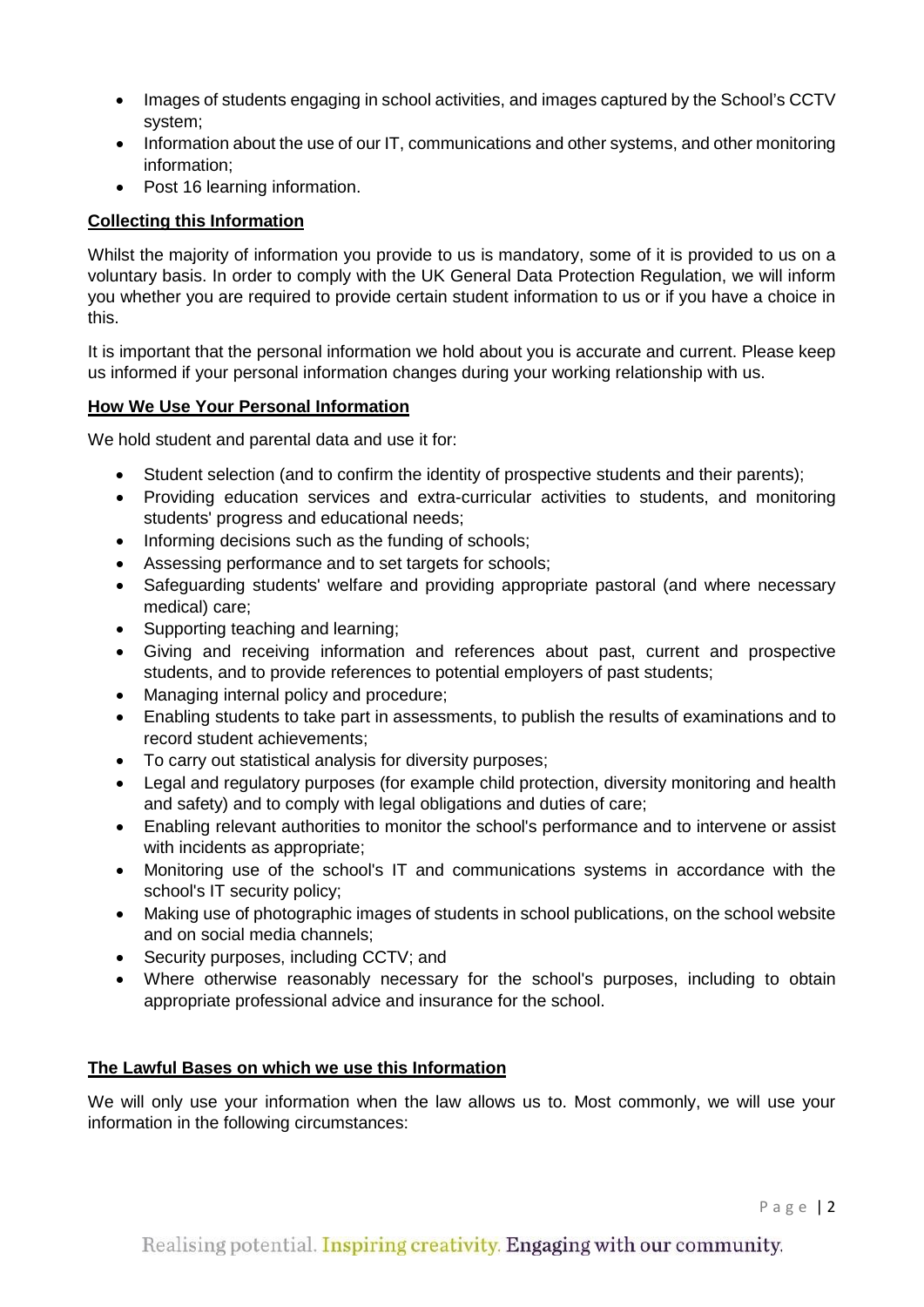- Consent: the individual has given clear consent to process their personal data for a specific purpose;
- Contract: the processing is necessary for a contract with the individual;
- Legal obligation: the processing is necessary to comply with the law (not including contractual obligations);
- Vital interests: the processing is necessary to protect someone's life;
- Public task: the processing is necessary to perform a task in the public interest or for official functions, and the task or function has a clear basis in law; and
- The Education Act 1996: for Departmental Censuses 3 times a year. More information can be found at: [https://www.gov.uk/education/data-collection-and-censuses-for-schools.](https://www.gov.uk/education/data-collection-and-censuses-for-schools)

We need all the categories of information in the list above primarily to allow us to comply with legal obligations. Please note that we may process information without knowledge or consent, where this is required or permitted by law.

#### **Sharing Data**

We may need to share your data with third parties where it is necessary. There are strict controls on who can see your information. We will not share your data if you have advised us that you do not want it shared unless it's the only way we can make sure you stay safe and healthy or we are legally required to do so.

We share student and parental information with:

- the Department for Education (DfE) on a statutory basis under section 3 of The Education (Information About Individual Pupils) (England) Regulations 2013;
- Ofsted:
- Other Schools that students have attended/will attend;
- NHS;
- Welfare services (such as social services);
- Law enforcement officials such as police, HMRC;
- **Local Authority Designated Officer;**
- Professional advisors such as lawyers and consultants;
- Support services (including insurance, IT support, information security);
- Providers of learning software and
- The Local Authority.

Recently the Department for Education have requested more regular data sharing on student attendance to help support those vulnerable and to assist with intervention strategies. Further information on how the Department for Education collects this data will be made available on the School website.

Information will be provided to those agencies securely or anonymised where possible.

The recipient of the information will be bound by confidentiality obligations, we require them to respect the security of your data and to treat it in accordance with the law.

We may transfer your personal information outside the UK and the EU. If we do, you can expect a similar degree of protection in respect of your personal information.

We do not share information about our students with anyone without consent unless otherwise required by law.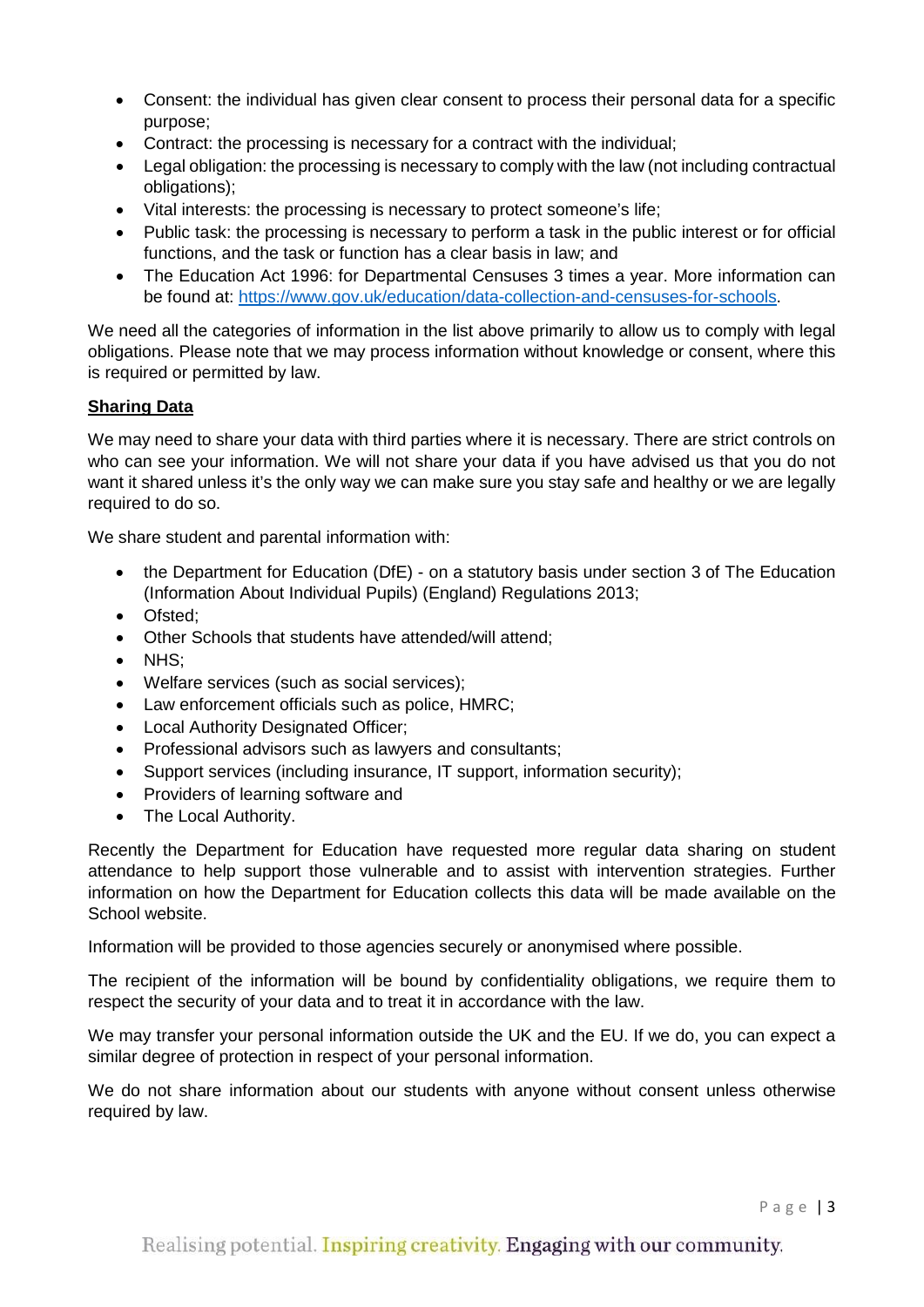#### **Why we Share this Information**

For example, we share students' data with the DfE on a statutory basis which underpins school funding and educational attainment. To find out more about the data collection requirements placed on us by the DfE please go to [https://www.gov.uk/education/data-collection-and-censuses-for](https://www.gov.uk/education/data-collection-and-censuses-for-schools)[schools.](https://www.gov.uk/education/data-collection-and-censuses-for-schools)

#### **Storing Student Data**

The School keep information about students on computer systems and sometimes on paper.

Except as required by law, the School only retains information about students for as long as necessary in accordance with timeframes imposed by law and our internal policy.

Full details on how long we keep personal data for is set out in our data retention policy which can be obtained by emailing [dpo@thearcheracademy.org.uk](mailto:dpo@thearcheracademy.org.uk) or calling the school on 020 8365 4110.

#### **Automated Decision Making**

Automated decision making takes place when an electronic system uses personal information to make a decision without human intervention. We are allowed to use automated decision making in limited circumstances.

Students will not be subject to automated decision-making, unless we have a lawful basis for doing so and we have notified you.

#### **Retention Periods**

Except as otherwise permitted or required by applicable law or regulation, the School only retains personal data for as long as necessary to fulfil the purposes they collected it for, as required to satisfy any legal, accounting or reporting obligations, or as necessary to resolve disputes.

Information about how we retain information can be found in our Data Retention policy as detailed above.

#### **Security**

We have put in place measures to protect the security of your information (i.e. against it being accidentally lost, used or accessed in an unauthorised way).

Details of our security procedures can be found within our Data Breach policy which can be found on our website [here.](https://thearcheracademy.org.uk/data-protection/)

#### **Youth Support Services**

#### **Students aged 13+**

Once our students reach the age of 13, we also pass student information to our local authority and / or provider of youth support services as they have responsibilities in relation to the education or training of 13-19 year olds under section 507B of the Education Act 1996.

We must provide the students name, the parents name(s) and any further information relevant to the support services role.

This enables them to provide services as follows: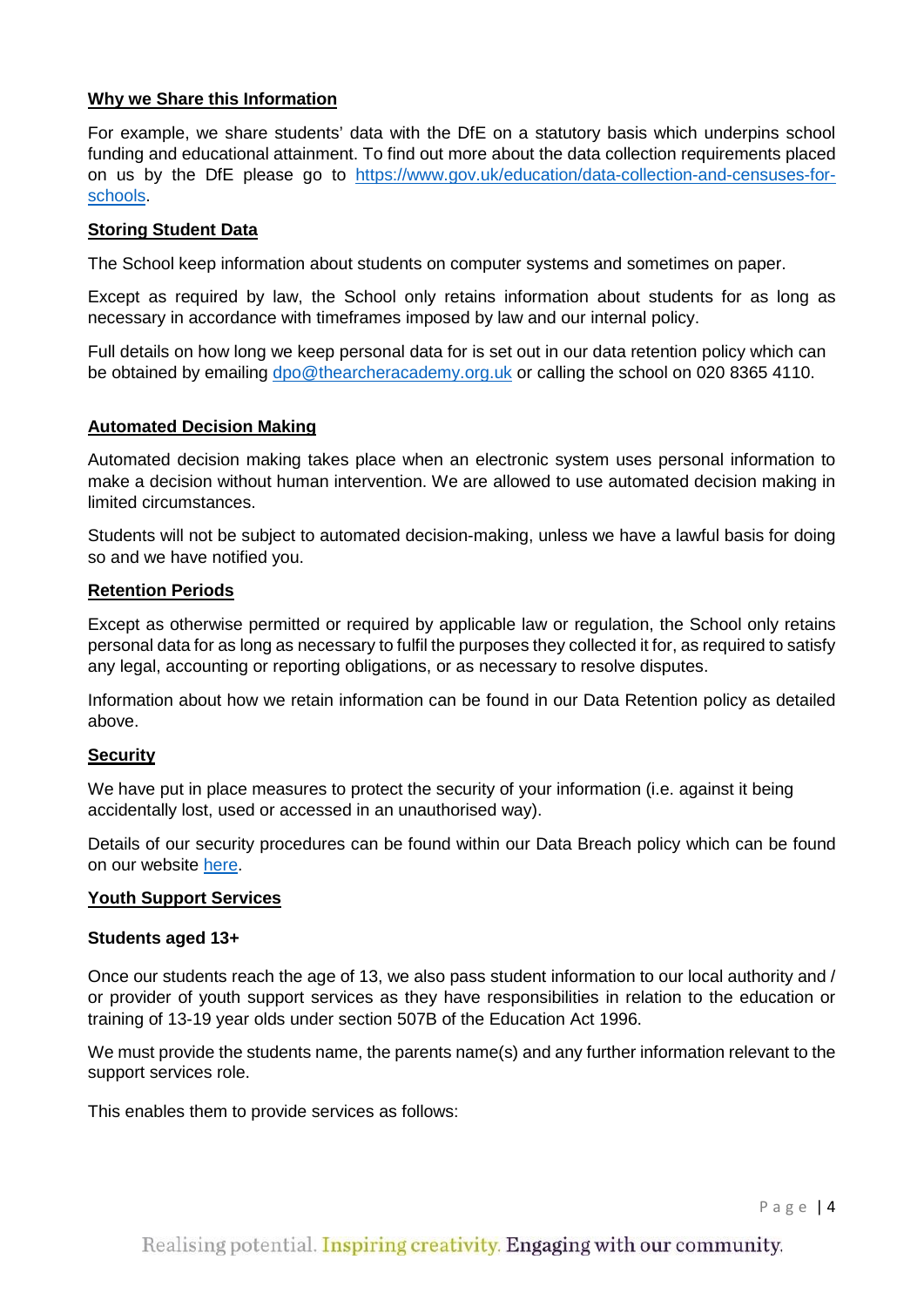- youth support services
- careers advisers

A parent or guardian can request that only their child's name, address and date of birth is passed to their local authority or provider of youth support services by informing us. This right is transferred to the child / student once he/she reaches the age 16.

#### **Students aged 16+**

We will also share certain information about students aged 16+ with our local authority and / or provider of youth support services as they have responsibilities in relation to the education or training of 13-19 year olds under section 507B of the Education Act 1996.

This enables them to provide services as follows:

- post-16 education and training providers
- youth support services
- careers advisers

For more information about services for young people, please visit our local authority website.]

### **The National Pupil Database**

The NPD is owned and managed by the Department for Education and contains information about students in schools in England. It provides invaluable evidence on educational performance to inform independent research, as well as studies commissioned by the Department. It is held in electronic format for statistical purposes. This information is securely collected from a range of sources including schools, local authorities and awarding bodies.

We are required by law, to provide information about our students to the DfE as part of statutory data collections such as the school census and early years' census. Some of this information is then stored in the NPD. The law that allows this is the Education (Information About Individual Pupils) (England) Regulations 2013.

To find out more about the NPD, go to [https://www.gov.uk/government/publications/national-pupil](https://www.gov.uk/government/publications/national-pupil-database-user-guide-and-supporting-information)[database-user-guide-and-supporting-information.](https://www.gov.uk/government/publications/national-pupil-database-user-guide-and-supporting-information)

The department may share information about our students from the NPD with third parties who promote the education or well-being of children in England by:

- conducting research or analysis:
- producing statistics;
- providing information, advice or guidance.

The Department has robust processes in place to ensure the confidentiality of our data is maintained and there are stringent controls in place regarding access and use of the data. Decisions on whether DfE releases data to third parties are subject to a strict approval process and based on a detailed assessment of:

- who is requesting the data;
- the purpose for which it is required;
- the level and sensitivity of data requested: and
- the arrangements in place to store and handle the data.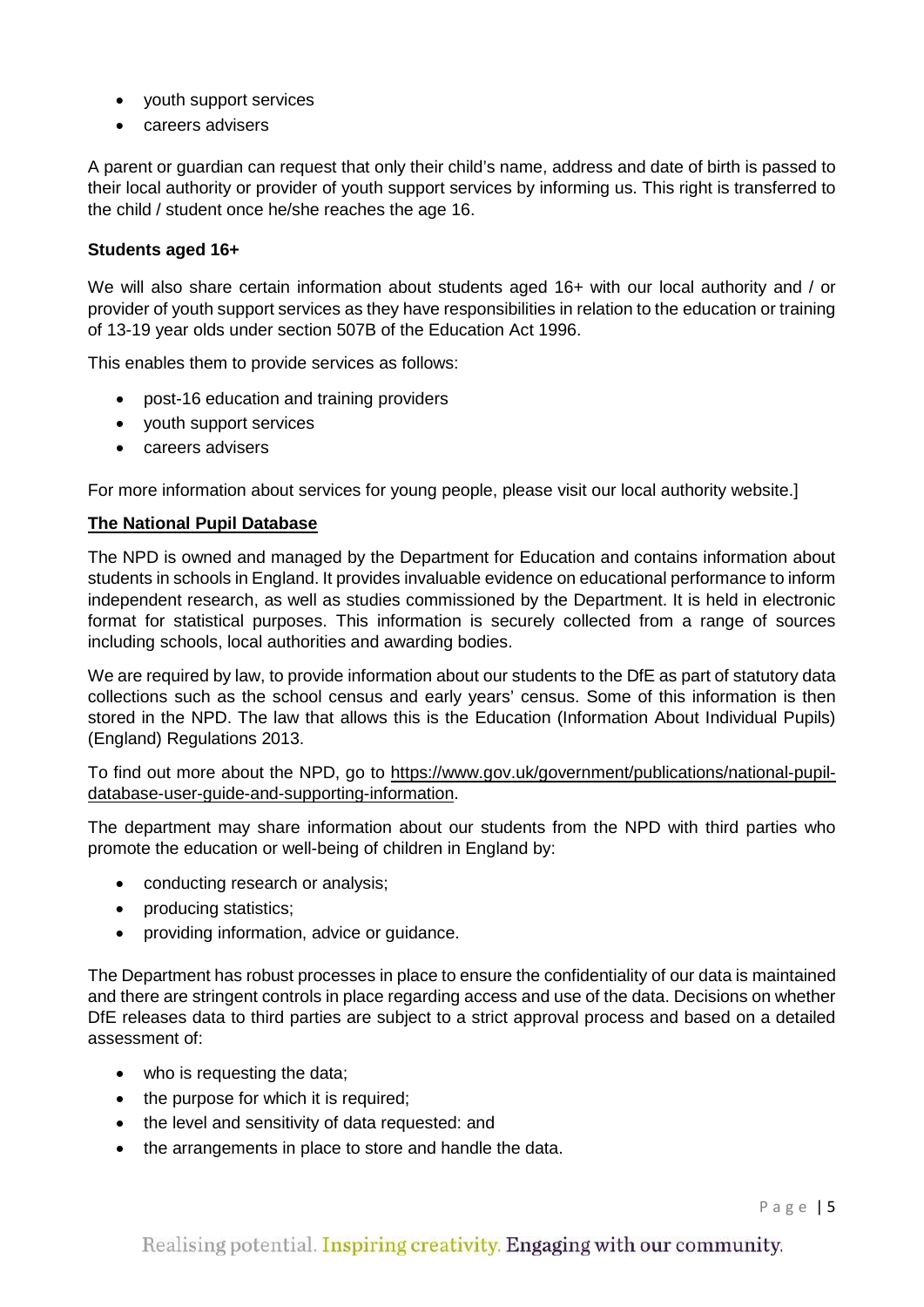To be granted access to student information, organisations must comply with strict terms and conditions covering the confidentiality and handling of the data, security arrangements and retention and use of the data.

For more information about the department's data sharing process, please visit: <https://www.gov.uk/data-protection-how-we-collect-and-share-research-data>

For information about which organisations the department has provided student information, (and for which project), please visit the following website: <https://www.gov.uk/government/publications/national-pupil-database-requests-received>

#### To contact DfE:<https://www.gov.uk/contact-dfe>

Under data protection legislation, parents and students have the right to request access to information about them that we hold. To make a request for your personal information, or be given access to your child's education record, contact [dpo@thearcheracademy.org.uk](mailto:dpo@thearcheracademy.org.uk)

#### **Requesting Access to your Personal Data**

We may need to request specific information from you to help us confirm your identity and ensure your right to access the information (or to exercise any of your other rights). This is another appropriate security measure to ensure that personal information is not disclosed to any person who has no right to receive it.

If you want to request information, please see our Subject Access Request policy, for the procedures we take.

#### **Right to Withdraw Consent**

In circumstances where you may have provided your consent to the collection, processing and transfer of your personal information for a specific purpose, you have the right to withdraw your consent for that specific processing at any time. To withdraw your consent, please contact [dpo@thearcheracademy.org.uk.](mailto:dpo@thearcheracademy.org.uk) Once we have received notification that you have withdrawn your consent, we will no longer process your information for the purpose or purposes you originally agreed to, unless we have another legitimate basis for doing so in law.

#### **Contact**

If you would like to discuss anything within this privacy notice or have a concern about the way we are collecting or using your personal data, we request that you raise your concern with [dpo@thearcheracademy.org.uk](mailto:dpo@thearcheracademy.org.uk)

We have appointed an external data protection officer (DPO) to oversee compliance with data protection and this privacy notice. If you have any questions about how we handle your personal information which cannot be resolve by us], then you can contact the DPO on the details below:

Data Protection Officer: Judicium Consulting Limited Address: 72 Cannon Street, London, EC4N 6AE Email: [dataservices@judicium.com](mailto:dataservices@judicium.com) Web: www.judiciumeducation.co.uk Lead Contact: Craig Stilwell

You have the right to make a complaint at any time to the Information Commissioner's Office, the UK supervisory authority for data protection issues at https://ico.org.uk/concerns.